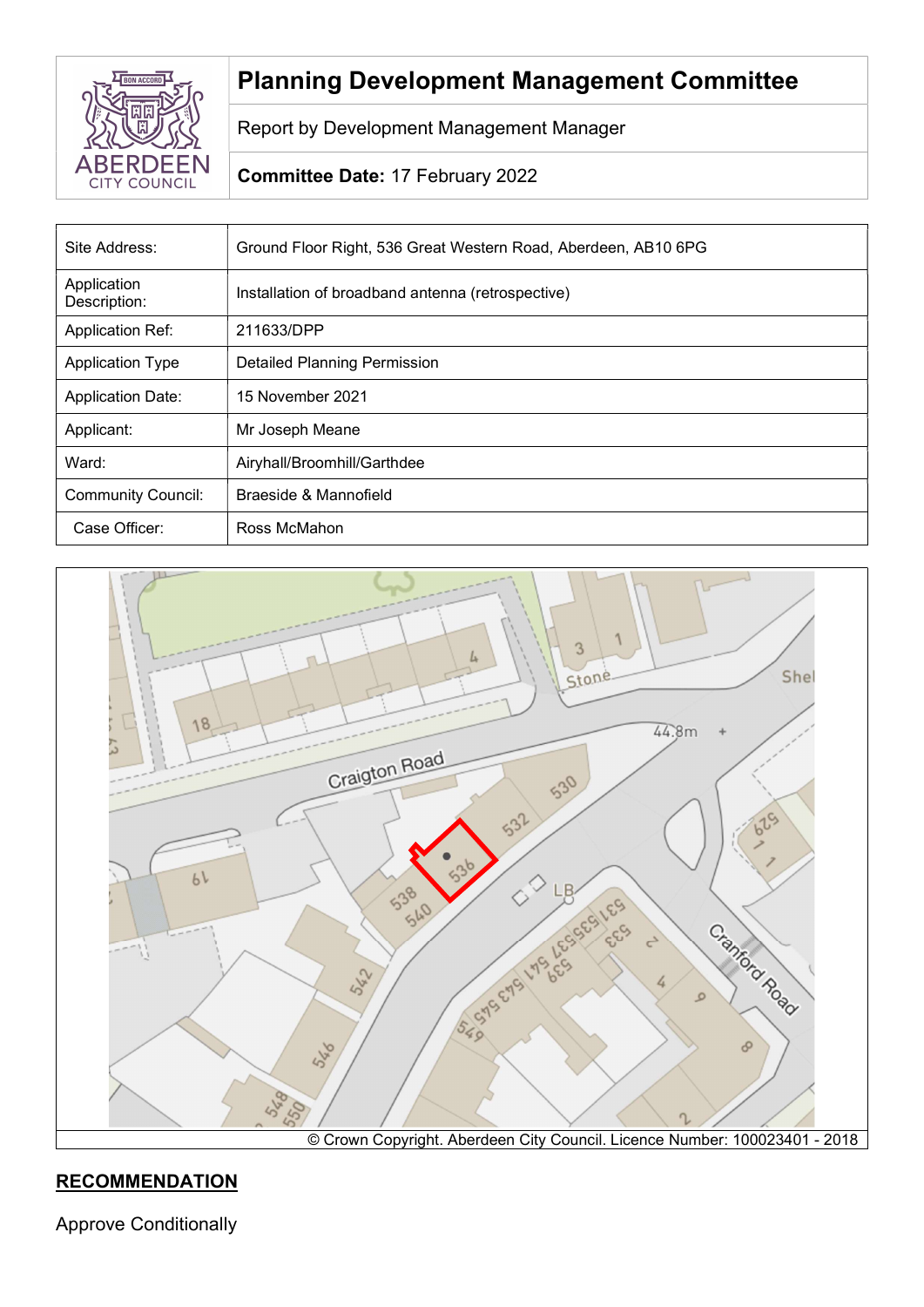## APPLICATION BACKGROUND

## Site Description

The application site comprises a ground floor flat forming part of a traditional mid-terraced flatted block, of slate and granite construction, located on the northern side of Great Northern Road to the west of its junction with Craigton Road and Cranford Road. The application site is located within the Great Western Road Conservation Area.

## Relevant Planning History

| <b>Application Number</b>                                                   | Proposal   | <b>Decision Date</b> |
|-----------------------------------------------------------------------------|------------|----------------------|
| 211318/DPP<br>Installation of broadband antenna to front<br>(retrospective) | 20.10.2021 |                      |
|                                                                             |            | Status: Withdrawn    |

## APPLICATION DESCRIPTION

## Description of Proposal

Detailed planning permission is retrospectively sought for the installation of an externally mounted broadband antenna, its housing (colour white to be painted grey) and vertical cabling including a brown cable conduit, also to be painted grey. The equipment is installed to the left-hand side of the main entrance door to the building, on its principal elevation facing south-east onto Great Western Road.

#### **Amendments**

Following submission of the application, the colour of the antenna housing and cable conduit has been changed from brown to grey, as noted on the submitted drawings.

## Supporting Documents

All drawings and supporting documents listed below can be viewed on the Council's website at: https://publicaccess.aberdeencity.gov.uk/onlineapplications/applicationDetails.do?activeTab=documents&keyVal=R2MHYJBZHY800

- **Supporting Statement & Photographic Record (Inspired Design & Development Ltd.)**
- **Route Approval (City Fibre)**
- Vodaphone Survey Comments

## Reason for Referral to Committee

The application has been referred to the Planning Development Management Committee because it has attracted six or more representations that express concern with the proposal. Additionally, the application is being recommended for approval and has been subject to an objection from the local Community Council. Consequently, the proposal falls out with the Scheme of Delegation.

## **CONSULTATIONS**

Braeside & Mannofield Community Council – Objection. The proposal has a detrimental impact on the property within the conservation area. Notes that there appears to be no obvious reason why the cable could not be diverted to rise vertically beside the downpipe a few meters to the west of the current position.

## REPRESENTATIONS

A total of six letters of representation have been received, all of which express concern with the proposal. Representations are summarised as follows: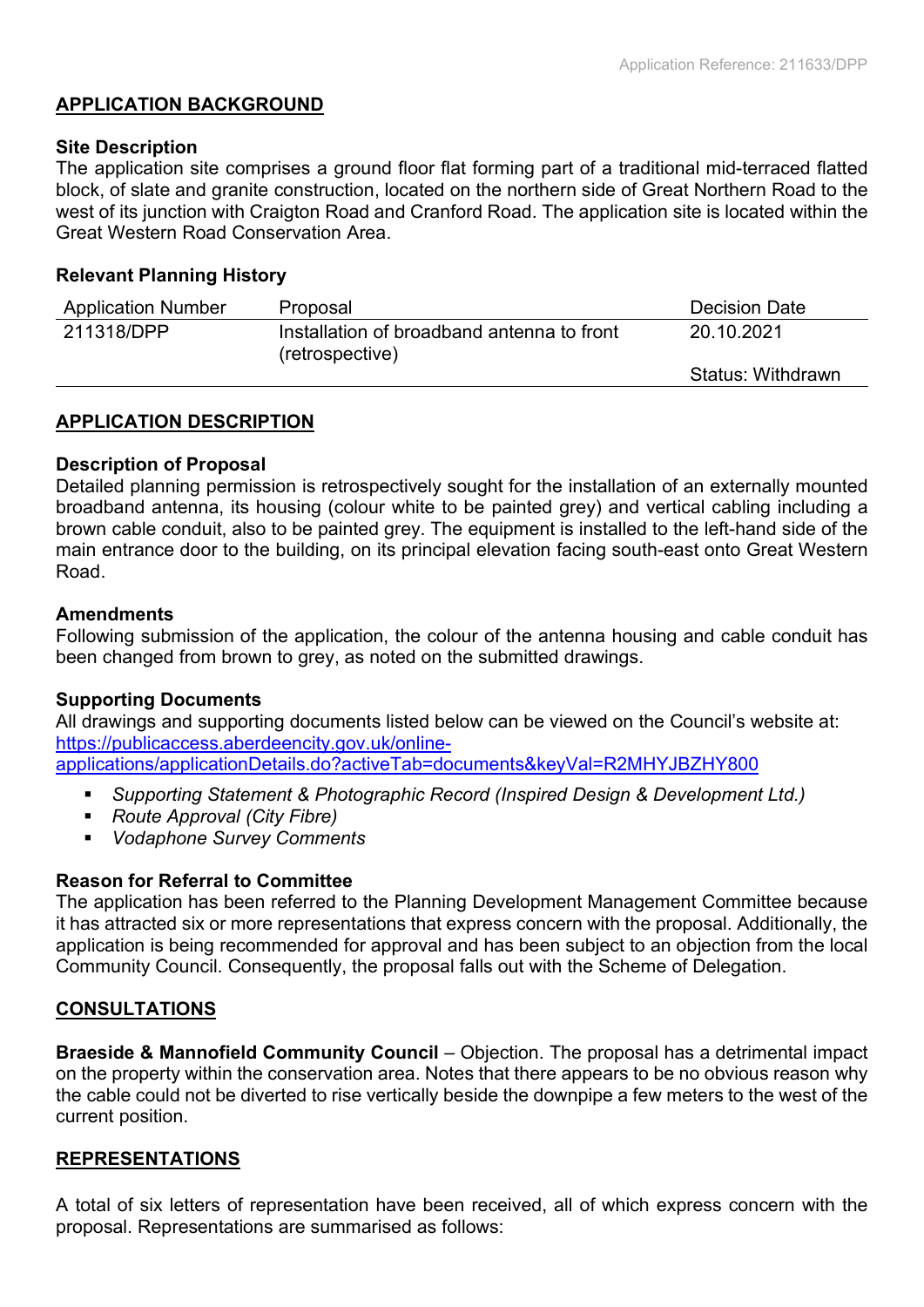- 1. The proposal does not comply with the criteria set out between the ACC Planning and City Fibre for installation within Conservation Areas.
- 2. Such installations appear to be widely installed throughout Aberdeen with little regard for the appearance of the elevations of tenement buildings.
- 3. The installation by City Fibre/Vodaphone is a breach of planning regulations.
- 4. Setting of a precedent within similar contexts.
- 5. The installation causes harm to the appearance of the property and the Great Western Road Conservation Area.
- 6. The supporting documentation demonstrates little consideration being given to the likely visual impacts and does not relate to the context in question.
- 7. Other consented or unconsented installations do not constitute sufficient justification.
- 8. Questions the accuracy and legitimacy of the land ownership certificate.
- 9. The equipment has been installed in a poor and 'slip shod' manner.

## MATERIAL CONSIDERATIONS

## Legislative Requirements

Sections 25 and 37(2) of the Town and Country Planning (Scotland) Act 1997 require that where, in making any determination under the planning acts, regard is to be had to the provisions of the Development Plan and that determination shall be made in accordance with the plan, so far as material to the application unless material considerations indicate otherwise.

Section 64 of the Planning (Listed Buildings and Conservation Areas) (Scotland) Act 1997 places a duty on planning authorities to preserve and enhance the character or appearance of conservation areas.

## Development Plan

## Strategic Development Plan

The current Strategic Development Plan for Aberdeen City and Shire was approved by Scottish Ministers in September 2020 and forms the strategic component of the Development Plan. No issues of strategic or cross boundary significance have been identified.

## Local Development Plan

Section 16 (1)(a)(ii) of the Town and Country Planning (Scotland) Act 1997 requires that, where there is a current local development plan, a proposed local development plan must be submitted to Scottish Ministers within 5 years after the date on which the current plan was approved. From 21 January 2022, the extant local development plan will be beyond this 5-year period. The Proposed Aberdeen Local Development Plan 2020 has been submitted to the Planning & Environmental Appeals Division at the Scottish Government in July 2021. The formal examination in public of the Proposed Local Development Plan 2020 has commenced with reporters appointed. Material consideration will be given to the Proposed Local Development Plan 2020, in the context of the progress of its examination, in the assessment of planning applications.

Given the extant local development plan is beyond its five-year review period consideration, where relevant, should be given to paragraph 33 of the Scottish Planning Policy (2014) which states: "Where relevant policies in a development plan are out-of-date or the plan does not contain policies relevant to the proposal, then the presumption in favour of development that contributes to sustainable development will be a significant material consideration.

## National Planning Policy and Guidance

- Scottish Planning Policy (SPP)
- Historic Environment Policy for Scotland (HEPS)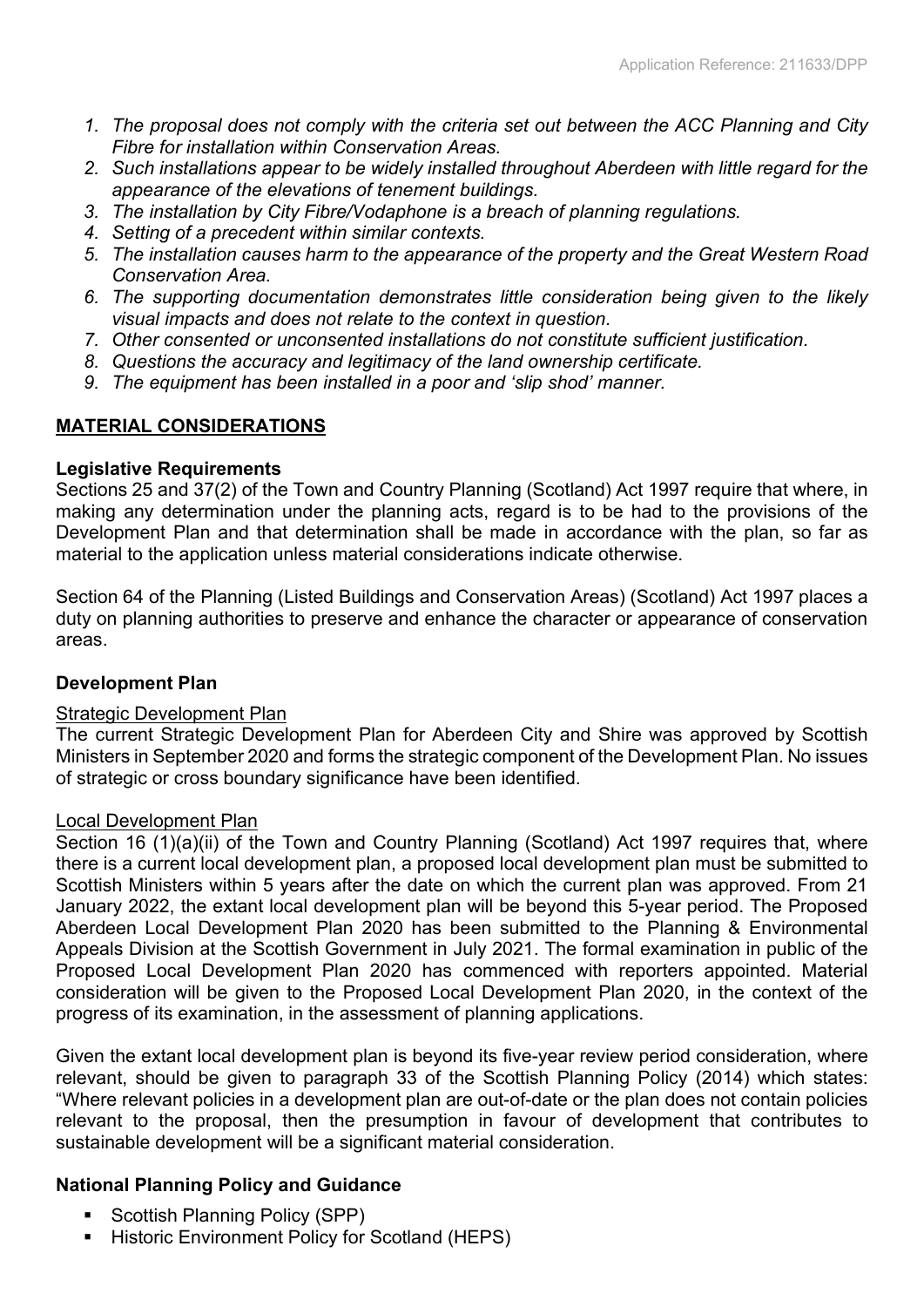**Historic Environment Scotland (HES)** – Managing Change in the Historic Environment: External Fixtures.

## Aberdeen Local Development Plan 2017 (ALDP)

- Policy H1 (Residential Areas)
- Policy D1 (Quality Placemaking by Design)
- Policy D4 (Historic Environment)
- **Policy CI2 (Telecommunications Infrastructure)**

## Other Material Considerations

Great Western Road Conservation Area Character Appraisal (CACA)

## Proposed Aberdeen Local Development Plan 2020

The Proposed Aberdeen Local Development Plan (PALDP) was approved at the Council meeting of 2 March 2020. A period of representation in public was undertaken from May to August 2020 and the PALDP has since been submitted to the Scottish Government Planning and Environmental Appeals Division for Examination in Public. The PALDP constitutes the Council's settled view as to what the final content of the next adopted ALDP should be and is now a material consideration in the determination of planning applications. The ALDP will continue to be the primary document against which applications are considered. The exact weight to be given to matters contained in the PALDP (including individual policies) in relation to specific applications will depend on whether –

- such matters have or have not received representations as a result of the period of representations in public for the PALDP;
- the level of representations received in relation to relevant components of the PALDP and their relevance of these matters to the application under consideration.

The foregoing can only be assessed on a case-by-case basis. The following policies of the PALDP are of relevance in the assessment of this planning application:

- Policy H1 (Residential Areas)
- Policy D1 (Quality Placemaking)
- Policy D6 (Historic Environment)
- **Policy CI2 (Telecommunications Infrastructure)**

## EVALUATION

## National & Local Policy Context

## Telecommunications Infrastructure

SPP highlights the importance of digital infrastructure and states that the planning system should support development which helps deliver the Scottish Government's commitment to world-class digital connectivity, the need for networks to evolve and respond to technology improvements and new services, inclusion of digital infrastructure in new homes and business premises, and infrastructure provision which is sited and designed to keep environmental impacts to a minimum.

Further to the above, Policy CI2 (Telecommunications Infrastructure), were relevant to the proposal at hand, states that proposals for telecommunications development will be permitted provided that they comply with the over-arching themes included within PAN62, as well as other applicable national and local policies in relation to:

- 1. The siting and appearance of the proposed apparatus and associated structures should seek to minimise impact on visual amenity, character or appearance of the surrounding area.
- 2. If on a building, apparatus and associated structures should be sited and designed to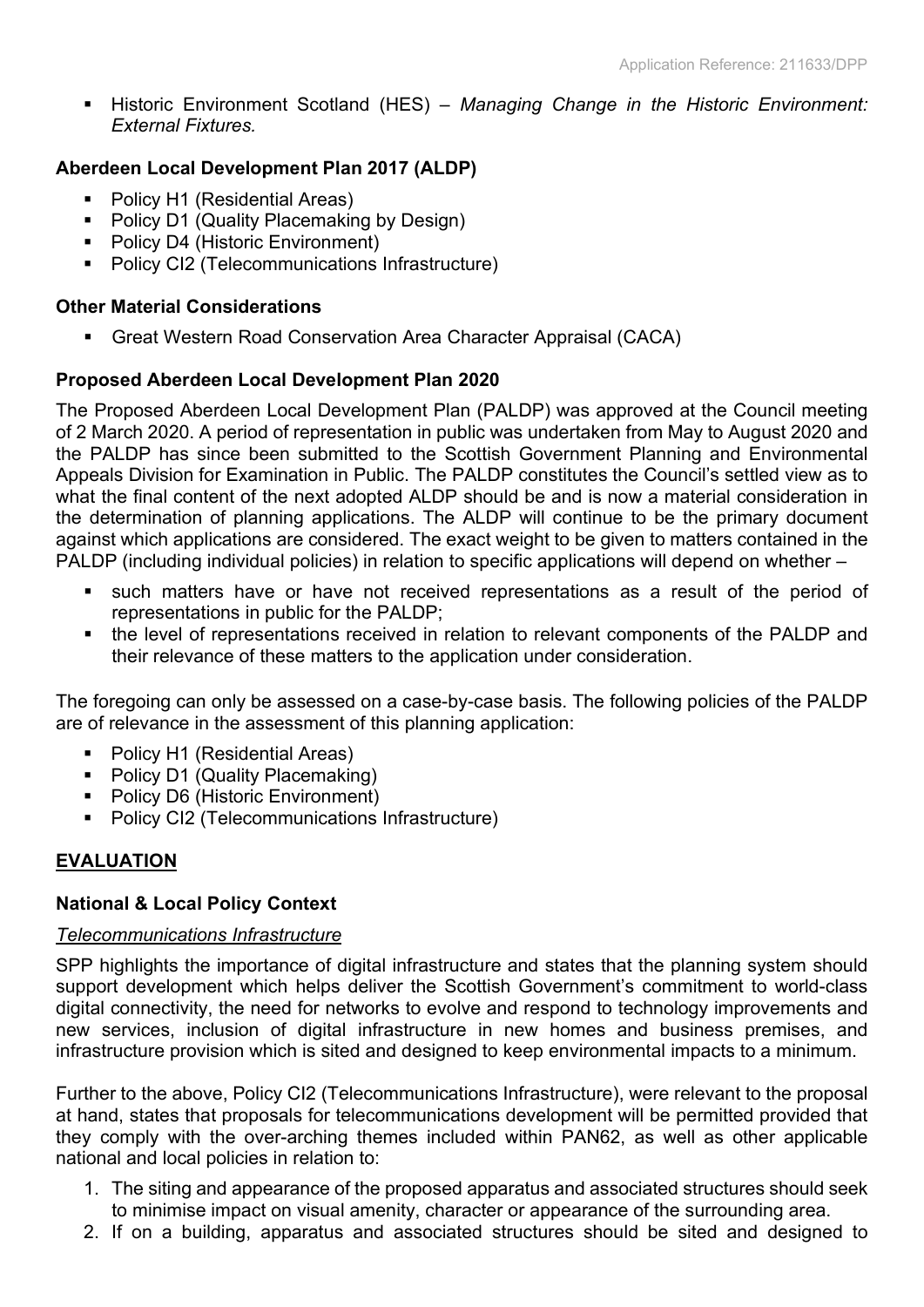minimise impact to the external appearance of the host building.

3. If proposing development in a sensitive area, the development should not have an unacceptable effect on areas of ecological interest, areas of landscape importance, archaeological sites, conservation areas or buildings of architectural or historic interest.

## Historic Environment

SPP (para. 137) states that the planning system should:

- promote the care and protection of the designated and non-designated historic environment and its contribution to sense of place, cultural identity, social well-being, economic growth, civic participation and lifelong learning; and
- enable positive change in the historic environment which is informed by a clear understanding of the importance of the heritage assets affected and ensure their future use. Change should be sensitively managed to avoid or minimise adverse impacts on the fabric and setting of the asset, and ensure that its special characteristics are protected, conserved or enhanced.

HEPS (p. 13) in its policies for managing the historic environment, states that decisions affecting the historic environment should be informed by an inclusive understanding of its breadth and cultural significance; when considering changes to specific assets and their context, detrimental impacts should be avoided. Also of relevance is Historic Environment Scotland's (HES) 'Managing Change in the Historic Environment: External Fixtures' guidance.

Policy D1 (Quality Placemaking by Design) requires that all development must ensure high standards of design and have a strong and distinctive sense of place which is a result of context appraisal, detailed planning, quality architecture, craftsmanship and materials. This policy recognises that not all development will be of a scale that makes a significant placemaking impact but recognises that good design and detail adds to the attractiveness of the built environment.

Policy D4 (Historic Environment) states that the Council will protect, preserve and enhance the historic environment in line with Scottish Planning Policy, HEPS and its own Supplementary Guidance and Conservation Area Character Appraisals and Management Plan. High quality design that respects the character, appearance and setting of the historic environment and protects the special architectural or historic interest of its listed buildings, conservation areas and historic gardens and designed landscapes, will be supported.

The ALDP 'proposals map' shows the entirety of the site being located within a residential area. Policy H1 (Residential Areas) applies to development within such areas, and states that a proposal for householder development will be approved in principle if it:

- 1. does not constitute overdevelopment;
- 2. does not have an unacceptable impact on the character and amenity of the surrounding area;
- 3. does not result in the loss of valuable and valued areas of open space; and
- 4. complies with SG.

In respect of the requirements of Policy H1, there would be no loss of open space given the nature of the proposal, in that the development relates to the alteration of an existing private flats. Further, there is no prospect of overdevelopment of the site, nor would there be any impact on residential amenity. Therefore, in terms of establishing the acceptability of the principle of the proposal in the context of Policy H1, proviso 2, as set out above, applies.

#### **Assessment**

SPP establishes a presumption in favour of digital infrastructure and notes that such development should be supported via the planning system, provided that efforts are made to integrate equipment in a manner that is sympathetic to the host building, surrounding assets and designations, whilst acknowledging technical limitations. In respect of the City Fibre rollout within Aberdeen, an informal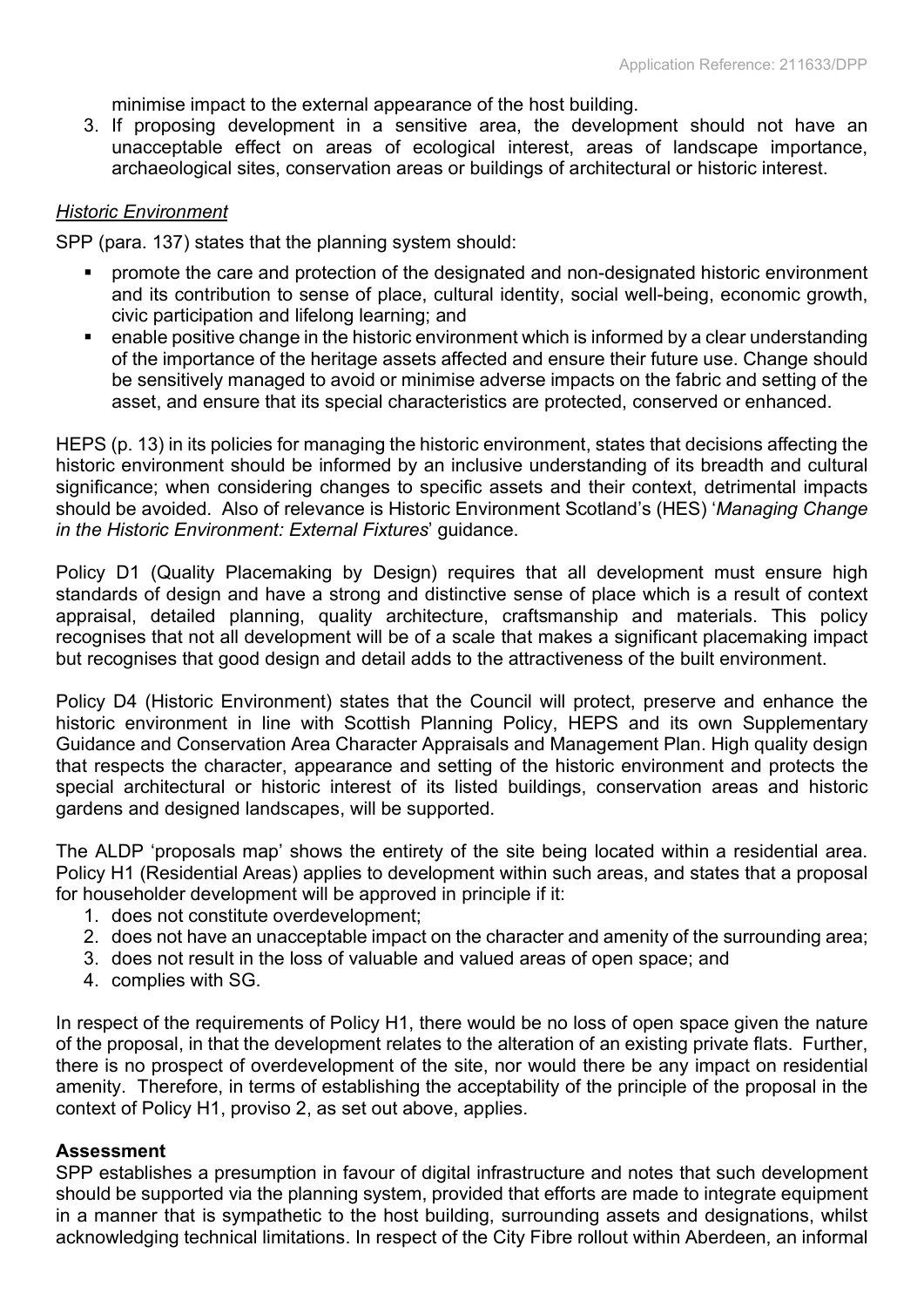agreement between Aberdeen City Council Planning Service and City Fibre has been established which sets out a number of general principles and expectations regards installation of broadband infrastructure within sensitive areas, such as conservation areas, and instances when planning applications would not normally be taken for such development, for example, on non-public elevations, such as to the side or rear of buildings.

Where planning permission is required for such works, and where installation is to take place on sensitive elevations and locations, the onus is on the applicant to demonstrate the lack of alternative and preferable routes. Information submitted by the applicant and installer note that preferable and less impactful locations are not possible in this particular case, as set out by City Fibre, below.

'External wiring through the back of the property:

- Considering the toby location, to bring the services through the back of the property will cause more disruptions and a high risk of damaging the facade of the building.
- The route towards the back of the building will add 11 additional 90 degrees bends which will make impossible to blow the fibre through.
- The option to make those bends at wider angles will only result in a very unsightly install with no options to cover or protect the fibre against any damage or tampering.
- **Exit point through the back of the building can only be done through the door frame which** is not permitted in the design specifications.
- The property is mid-terrace so there are no options to relocate at either side.

Internal box fit and wiring:

- **•** Considering the toby location, to bring the services through the back of the property will cause more disruptions and a high risk of damaging the facade of the building.
- The route towards the internal possible lockbox location will add 8 additional 90 degrees bends which will make impossible the blow.
- The option to make those bends at wider angles will only result in a very unsightly install with no options to cover or protect the fibre against any damage or tampering.
- Due the internal shape of the staircase and the flats door locations to run internal fibre will cause a very unsightly install.
- **The entire internal network would be unprotected with a high risk of damage and** tampering.'

In light of the above, it has been evidenced to the satisfaction of the Planning Service that all alternative options are neither feasible, appropriate or will result in lesser harm to the building and surrounding area, as a result of the building and its characteristics, the location of existing infrastructure and limitations associated with the technology in question.

Further to the above, it should be noted that the building to which the equipment is attached is considered to generally be of lesser significance and heritage merit in the context of the wider area and the Great Western Road Conservation Area; in part due to the absence of any architectural features of note and the presence of existing unsympathetic development such as cabling, a satellite dish, PVCu windows and an elongated dormer. The presence of the existing elevational clutter, consented or otherwise, in itself is not sufficient justification for the further installation of inappropriate development; however, the Planning Authority is required to give due regard to the host building and its defining characteristics and whether further development is likely to unduly worsen an existing situation.

It is acknowledged that the manner in which the equipment has been installed in this particular case is not of a high standard, and includes the purported use of non-ferrous screws, several of which have been applied to granite rather than via mortar joints. However, the matter of broken clips and loose fixings is a maintenance issue rather than a planning matter to be considered under this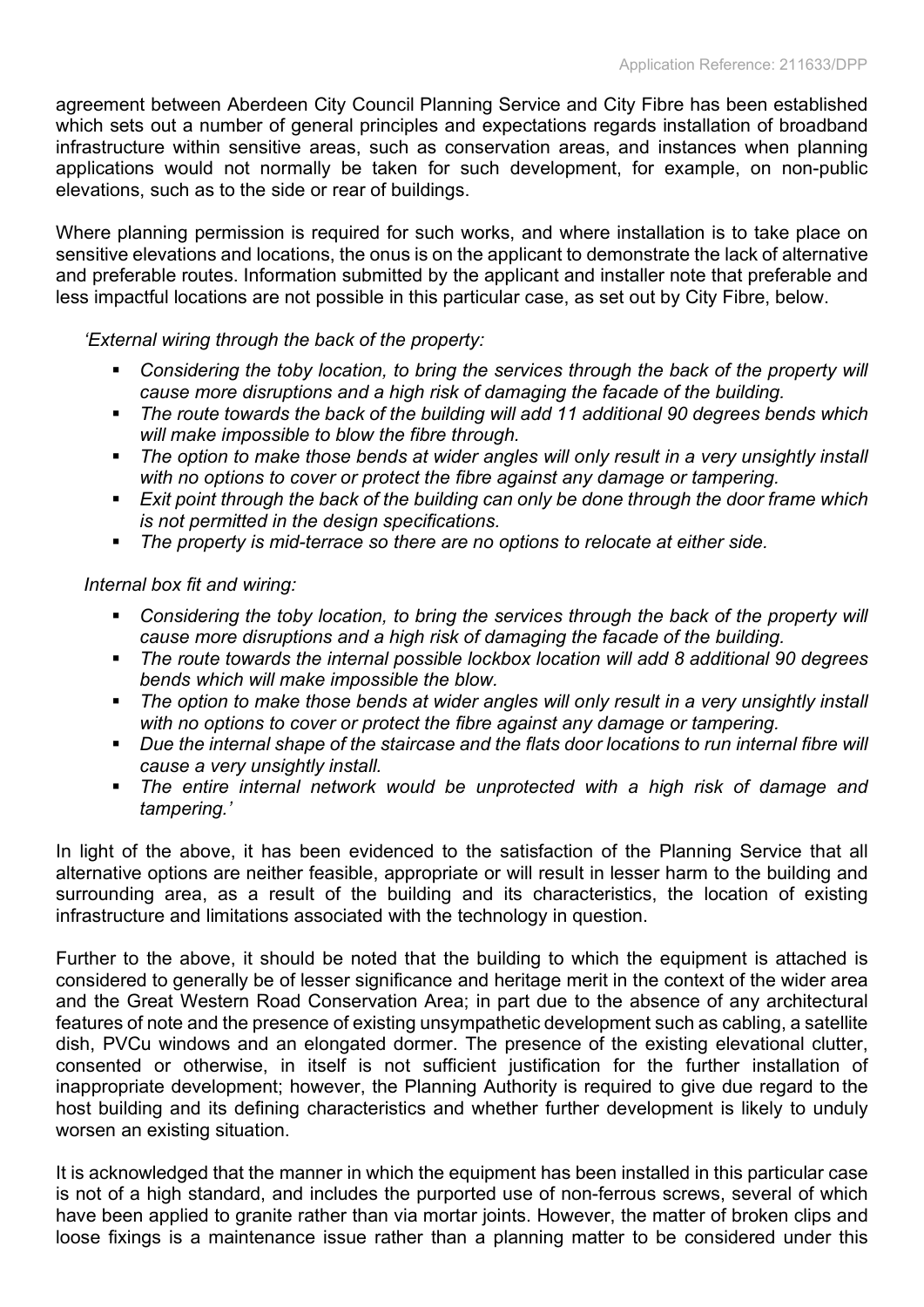application. Notwithstanding, the existing materials/colour used is not considered appropriate for the host building and thus is contrary to aspects of national and local policy and guidance, as noted above. However, the Planning Service considers that an appropriate use of colour would go some way to mitigating some of the visual impact associated with the external equipment. To that end, an updated drawing has been submitted by the applicant specifying the use of grey, rather than white and brown, which is considered to be more appropriate for the host building and area.

#### Conclusion

Taking into consideration the overarching presumption in favour of digital infrastructure in combination with the lack of preferable routing options and the lack of heritage merits of the host building, the installed equipment, subject to being finished in an appropriate colour, would not cause undue harm to the host building or wider area and is considered to be acceptable in the context of Policy CI1 (Telecommunications Infrastructure), Policy H1 (Residential Areas) and Policy D1 (Quality Placemaking by Design). In this instance, the equipment would therefore preserve the character and appearance of the Great Western Road Conservation Area in line with legislative requirements, Scottish Planning Policy, Historic Environment Policy for Scotland (and associated 'Managing Change' guidance) and therefore Policy D4 (Historic Environment) of the ALDP.

#### Matters Raised in Representation

Matters raised through representations not expressly addressed in the preceding evaluation are discussed below. The original land ownership certificate supplied by the applicant was incorrect. The Planning Service requested and subsequently received an updated certificate from the applicant thus settling the procedural error. All owners/occupiers within the building were duly notified by the applicant on 25th October 2021 and as such, procedural and legislative requirements were duly followed. On the question of precedent, it should be noted that each case is assessed on its own merits and no precedent would be set by the granting of this proposal. The recommendation is based on the individual circumstances of the case and the characteristics of the site and host building.

## Proposed Aberdeen Local Development Plan

In relation to this particular application, the policies in the Proposed Aberdeen Local Development Plan 2020 substantively reiterate those in the adopted Local Development Plan and the proposal is acceptable in terms of both Plans for the reasons previously given.

#### RECOMMENDATION

Approve Conditionally

## REASON FOR RECOMMENDATION

The installed equipment complies the relevant policies of the Aberdeen Local Development Plan, namely Policy CI2 (Telecommunications Infrastructure), Policy H1 (Residential Areas) and Policy D1 (Quality Placemaking by Design). Due to the lack of alternative routing options, limitations associated with the installed technology and subject to the application of an appropriate colour, the equipment is considered acceptable in respect of principle, location, design and use of materials, and would not result in undue harm to the host building or surrounding area owing to their individual and localised characteristics. The proposal would therefore preserve the character and appearance of the Great Western Road Conservation Area in line with legislative requirements, Scottish Planning Policy, Historic Environment Policy for Scotland (and associated 'Managing Change' guidance) and therefore Policy D4 (Historic Environment) of the Aberdeen Local Development Plan. On the basis of the above, it is considered that there are no material planning considerations of sufficient weight that would warrant refusal of the application.